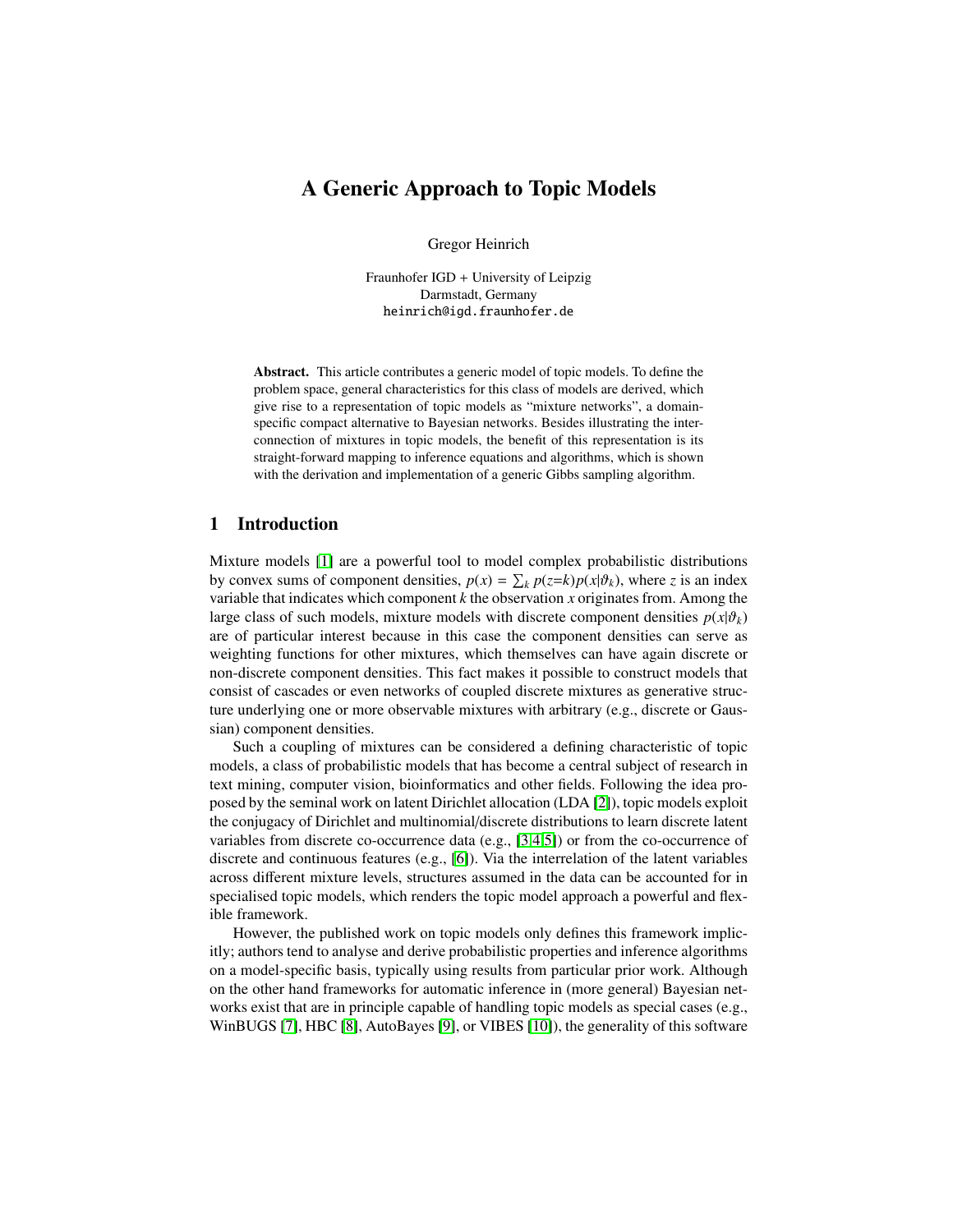makes it difficult (1) to gain insights from the result of the automatic inference derivation process, and (2) to make performance improvements that may be possible for more restricted model structures, which is desirable especially because topic models have serious scalability issues. Such improvements may be based on the recent advances in massively parallel hardware, along with general-purpose programming platforms like OpenCL [\[11\]](#page-14-10), or heterogeneous computing architectures including specialised FPGA processor designs, along with programming interfaces like the hArtes toolchain [\[12\]](#page-14-11). For such high-performance computing architectures, a generic approach to topic model inference may permit to reuse highly optimised kernels across models and therefore allow to focus optimisation effort.

Apart from theoretical interest, these practical considerations motivate a closer look on topic models with the intent to characterise their properties in a generic manner. Specifically, we generalise the probabilistic properties of topic models in Sec. [2.](#page-1-0) Motivated by this general characterisation, we propose a specialised representation of topic models in Sec. [3:](#page-3-0) mixture networks. Subsequently, as a basis for actual implementations we present a generic approach to inference in mixture networks in Sec. [4](#page-6-0) for the case of Gibbs sampling, which has been implemented as a generic Gibbs sampling tool described in Sec. [5.](#page-10-0) We finish with conclusions and future work directions in Sec. [6.](#page-13-0)

### <span id="page-1-0"></span>2 Generalising topic models

In this section, we present a generic characterisation to topic models. As a basis for the following derivations, consider an arbitrary Bayesian network (BN [\[13\]](#page-14-12)) with variables  $U_n \in U$ . Its likelihood can be generally formulated as:

<span id="page-1-2"></span>
$$
p(U) = \prod_{n} p(U_n | pa(U_n))
$$
 (1)

where the operator pa( $U_n$ ) refers to the set of parents of some BN node that belongs to variable *Un*.

Characteristics. As has been outlined in the [Introduction,](#page-0-0) the first notable characteristic of topic models is their use of the conjugate Dirichlet and multinomial/discrete distributions. Focussing on discrete observations, such models can be structured entirely into "mixture levels", each of which consists of a set of multinomial components  $\vec{\theta}_k \in \Theta \triangleq {\{\vec{\theta}_k\}}_{k=1}^K$  that are themselves drawn from Dirichlet priors with some set of hyperparameters  $\vec{a}_j \in A \triangleq {\{\vec{a}_j\}}_{j=1}^J$ . Based on one or more discrete values from parent nodes in the BN, a component *k* among the multinomial mixture is chosen and a discrete value *x<sub>i</sub>* sampled from it, which is part of the observation sequence  $X \triangleq \{x_i\}_{i \in I}$ with index sequence *I*. The corresponding generative process for one mixture level can be summarised as:

<span id="page-1-1"></span>
$$
x_i | \vec{\vartheta}_k, k = g(\uparrow x_i, i) \sim \text{Mult}(x_i | \theta, \uparrow x_i)
$$
  

$$
\vec{\vartheta}_k | \vec{\alpha}_j, j = f(\uparrow X) \sim \text{Dir}(\vec{\vartheta}_k | A, \uparrow X)
$$
 (2)

where the component index *k* is some function of the incoming discrete values or their indices that maps to components of the local mixture level. For this, the parent variable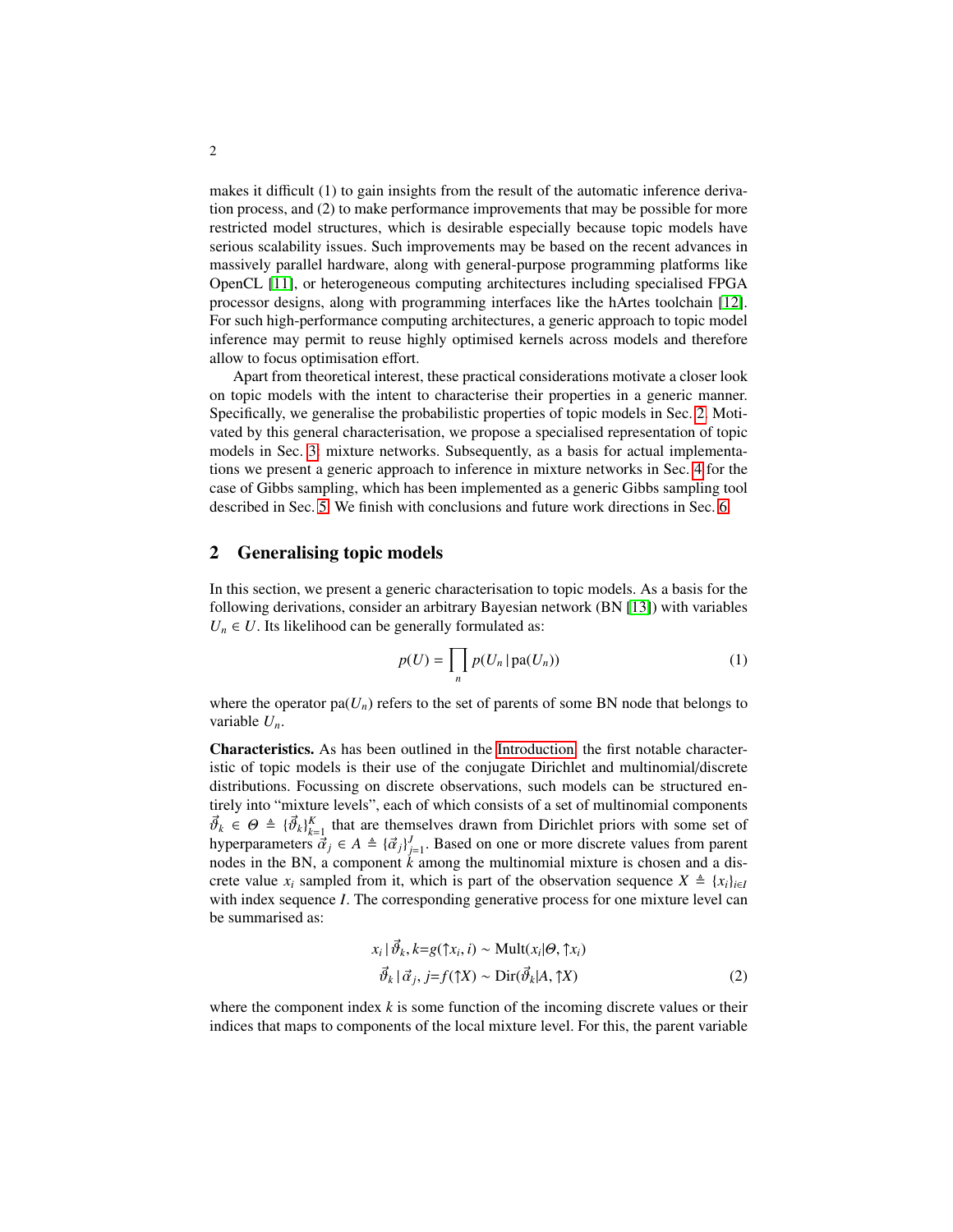operator  $\uparrow x_i$  is introduced that collects all parent variables of  $x_i$  (excluding parameters:  $\uparrow X = \text{pa}(X) \setminus \Theta$ , and the component selection function can consequently be expressed as  $k = g(\uparrow x_i, i)$ . Hyperparameter indices *j* can be chosen either to be global for all *k*, i.e.,  $j = 1$ , or similarly to the component indices, assigned to a group of components with some grouping function  $j = f(\uparrow X)$ . This grouping can be used to model clustering among components (see, e.g., [\[14,](#page-14-13)[4\]](#page-14-3)).

The generative process in Eq. [2](#page-1-1) reveals the second characteristic of topic models: Mixture levels are solely connected via discrete parent variables (↑*X*), which ensures a simple form of the joint likelihood of the model.<sup>[1](#page-2-0)</sup> Based on Eq. [1,](#page-1-2) the complete topic model can be constructed from the mixture levels  $\ell \in L$ , yielding the likelihood:

$$
p(X, \Theta | A) = \prod_{\ell \in L} p(X^{\ell}, \Theta^{\ell} | A^{\ell}; \uparrow X^{\ell})
$$
 (3)

<span id="page-2-3"></span><span id="page-2-1"></span>
$$
= \prod_{\ell \in L} \left[ \prod_{i \in I} \text{Mult}(x_i \mid \Theta, \uparrow x_i) \prod_{k=1}^K \text{Dir}(\vec{\vartheta}_k \mid A, \uparrow X) \right]^{[\ell]} \tag{4}
$$

where for simplicity we mark up variables specific to a level with a superscript  $\ell$ , in brackets  $[\cdot]^{[\ell]}$  for all their contents or for entire equations in the text. Without this markup, symbols are assumed model-wide sets of variables *X*, parameters Θ, hyperparameters *A*, etc. Eq. [4](#page-2-1) shows the structure of the joint likelihood common for topic models: Multinomial observations factorise over the sequence of tokens generated by the model, and the Dirichlet priors factorise between the components.

Mixture level likelihood. Due to the conjugacy of the Dirichlet and multinomial/discrete distributions, the inner terms of Eq. [4](#page-2-1) can be simplified further after a transformation from tokens with index  $i \in I$  (part of a sequence) to counts over component dimensions with index over  $t \in [1, T]$  (part of a "vocabulary"), each specific to a mixture level  $\ell$ . For every  $\ell$ , the following holds for the total count of co-occurrences between outcomes  $x_i = t$  and mixture components  $k = g(\uparrow x_i, i)$  responsible for them:

$$
n_{k,t} = \sum_{i \in I} \delta(k - g(\uparrow x_i, i)) \delta(t - x_i)
$$
 (5)

where  $\delta(x)$  is the delta function,  $\delta(x) = \{1 \text{ if } x=0, 0 \text{ otherwise}\}\)$ . Using these counts, the likelihood of one mixture level becomes:

$$
p(X^{\ell}, \Theta^{\ell} | A^{\ell}; \uparrow X^{\ell}) = \left[ \prod_{k=1}^{K} \frac{1}{\Delta(\vec{\alpha}_j)} \prod_{t=1}^{T} \vartheta_{k,t}^{n_{k,t} + \alpha_{jt} - 1} \right]^{[\ell]} \tag{6}
$$

where the product over *t* in Eq. [6](#page-2-2) is the integrand of a Dirichlet integral and  $\Delta(\vec{\alpha})$  is the partition function of the Dirichlet distribution, a *T*-dimensional generalisation of the beta function:

<span id="page-2-2"></span>
$$
\Delta(\vec{a}) \triangleq \frac{\prod_{t=1}^{T} \Gamma(a_t)}{\Gamma(\sum_{t=1}^{T} a_t)} \ . \tag{7}
$$

<span id="page-2-0"></span><sup>&</sup>lt;sup>1</sup> With the hyperparameters dependent on  $j = f(.)$ , formally there is an additional dependency between mixture levels, but this is dropped by assuming the set *A* known; common EM-type inference methods estimate hyperparameters independently inside their M-step; see Sec. [4.](#page-6-0)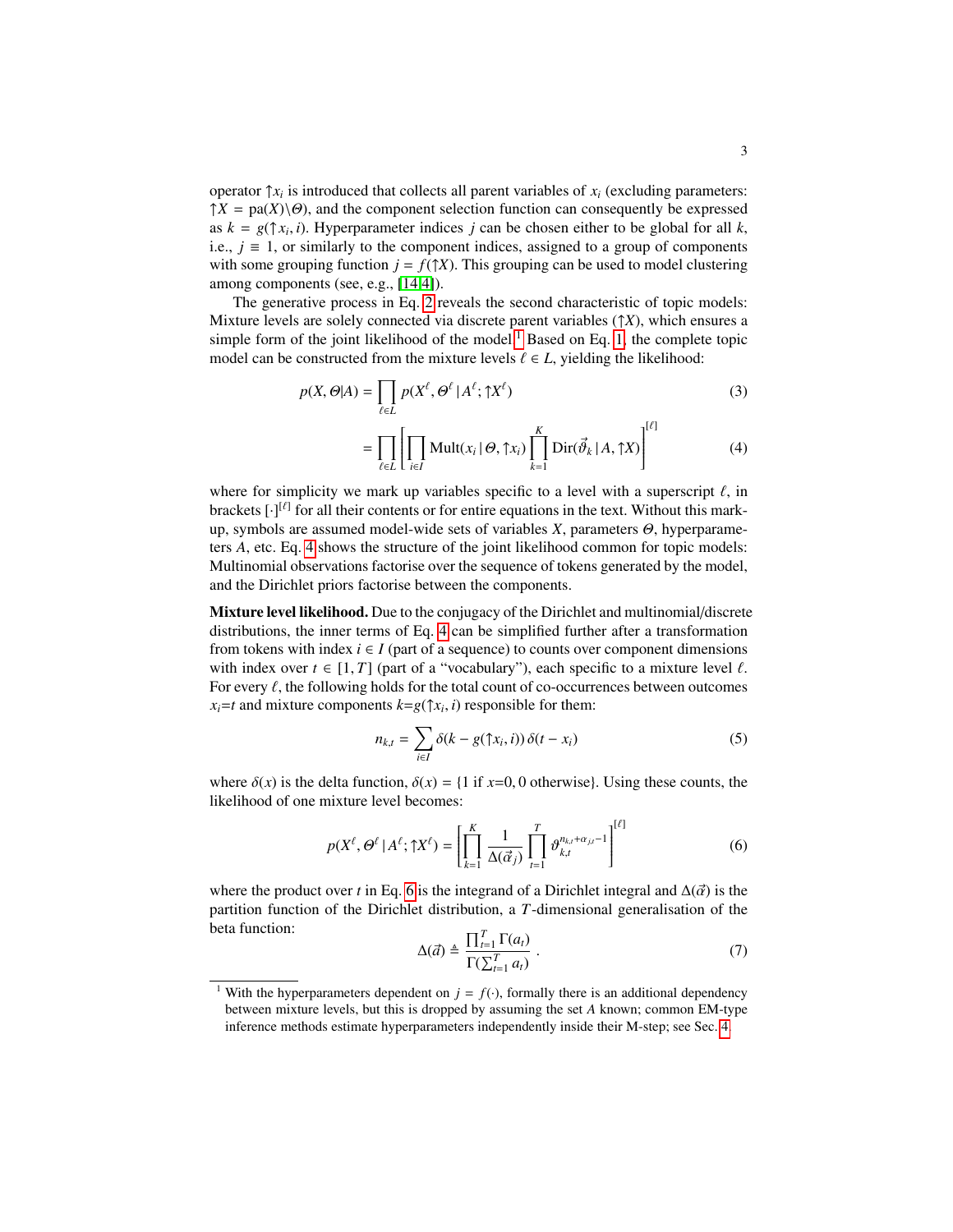Mixture level variants. The topic model framework is not restricted to the Dirichlet– multinomial type of mixture level that forms its core. Several possibilities exist to extend the framework and plug as levels into Eq. [3:](#page-2-3)

- *Symmetric hyperparameters* are a common variant to the standard vectors, see, e.g., the original LDA model [\[2\]](#page-14-1). The Dirichlet partition function simplifies to  $\Delta_T(a)$   $\triangleq$  $\Gamma(a)^{T}/\Gamma(Ta)$ .
- *Observed parameters* introduce known mixture proportions or fixed observations like labels (see, e.g., the author–topic model [\[3\]](#page-14-2)), which leads to  $p(X|\Theta; \uparrow X) = \prod_i \text{Mult}(x_i|\Theta, \uparrow x_i) = \prod_{k,t} \vartheta_{k,t}^{n_{k,t}}$  for a level, i.e., the Dirichlet vanishes in Eq. 3.  $\frac{n_{k,t}}{k,t}$  for a level, i.e., the Dirichlet vanishes in Eq. [3.](#page-2-3)
- *Infinite mixtures* allow model adaptation to data dimensionalities and typically use Dirichlet process (DP) mixtures or generalisations [\[15\]](#page-14-14). Mixture interrelations in topic models are handled typically using hierarichcal DPs [\[16\]](#page-14-15). Especially the stickbreaking representation of the DP and its finite approximations [\[17,](#page-14-16)[18\]](#page-14-17) promise to preserve a high similarity to finite-dimensional models.
- *Non-Dirichlet priors* like logistic–normal allow a more flexible combination of topics in particular mixture levels, as in the correlated topic model [\[19\]](#page-14-18).
- *Non-discrete observation components* use, e.g., Gaussian distributions in the final mixture level (e.g., in Corr-LDA [\[6\]](#page-14-5)). Parameters are preferrably drawn from conjugate priors to simplify inference. The likelihood of a non-discrete mixture level is  $p(\tilde{X}, \tilde{\Theta} | \tilde{A}; \tilde{X}) = \prod_i h(\tilde{x}_i, \tilde{\Theta} | \tilde{X}_i) \prod_k g(\tilde{\theta}_k | \tilde{\alpha}_j)$  with component distribution *h* and prior *g*.

To keep this paper focussed, we restrict ourselves to the first two variants mentioned, which already cover a vast body of models in the literature.

## <span id="page-3-0"></span>3 Mixture networks

The dependency structure characteristic for topic models shown in Eq. [3](#page-2-3) gives rise to the idea of a specialised graphical representation. In addition to the fact that in BN diagrams of more complex topic models, interrelations between mixtures are easily hidden in complex network structures, the introduction of a domain-specific graphical representation of topic models may help simplify derivation of their likelihood structure and inference equations.

To obtain such a representation, we use the two characteristics discussed in Sec. [2:](#page-1-0) Dirichlet–multinomial mixture levels and the connections between levels via discrete variables, which can be seen as nodes and edges in a new network structure. This leads to a representation of topic models as "mixture networks".

#### 3.1 Definition

A mixture network (MN) is defined as a digraph  $G(N, \mathcal{E})$  that consists of (1) a set of nodes, N, where (a) an inner node represents a mixture level as described in Sec. [2,](#page-1-0) i.e., a sampling operation from a mixture component and (b) a terminal node represents an observable (discrete) value, as well as (2) a set of directed edges,  $\mathcal{E}: N \times N$ , where an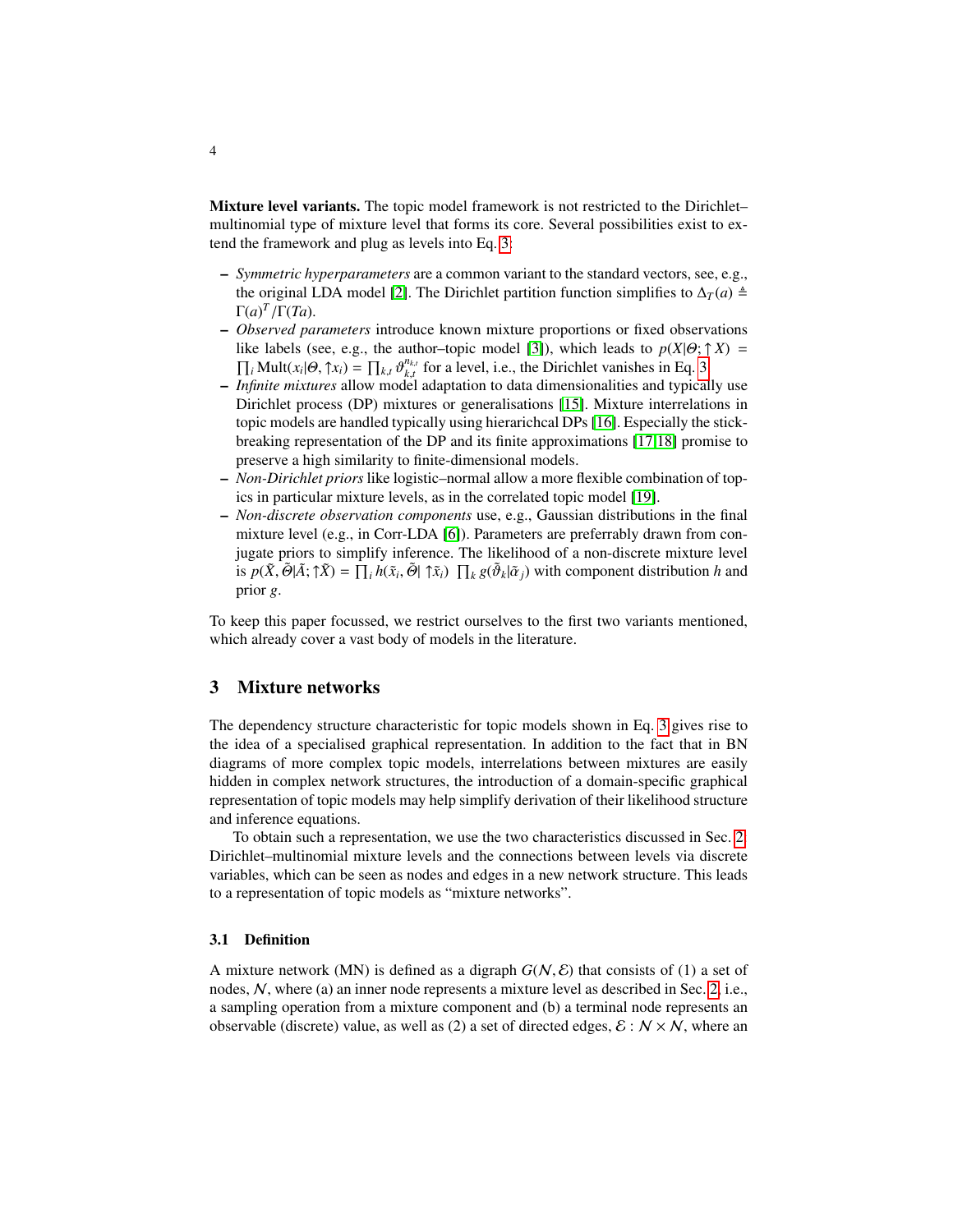<span id="page-4-1"></span>

<span id="page-4-0"></span>Fig. 1. The author–topic model, (a) Bayesian network and (b) mixture network.

edge propagates a discrete value from its parent node to its child node. The child node then uses the value to choose one of its components.

Graphical notation. A graphical notation for mixture networks is proposed in Fig. [1\(b\)](#page-4-0) via the example of the author–topic model (ATM [\[3\]](#page-14-2)), which models the topic association with authors with three mixture levels and whose BN is shown in Fig. [1\(a\).](#page-4-1) Opposed to BNs that visualise dependencies between random variables and express the repetitions of data points (plate notation), MNs focus on the interrelations between discrete mixtures (in the example: document–author,  $\vec{a}_m$ , author–topic,  $\vec{\phi}_x | \alpha$ , and topic– word,  $\phi_k | \beta$ , distributions), along with component numbers and dimensionalities ([M], [*K*] and [*V*]). The frequency of sampling a particular variable is encoded in subscripts (in the example:  $\vec{\theta}_x$ ,  $\vec{\varphi}_k$  and  $w_{m,n}$  referring to author-, topic- and word-wise sampling schedules, respectively). Note that the top (inner) node does not indicate a hyperparameter because of its observed parameter (see mixture level variants in Sec. [2\)](#page-1-0).

### 3.2 Example models

In illustrate the applicability of the MN representation, the mixture network diagrams of some topic models from the literature are drawn in Fig. [2.](#page-5-0) Fig. [2\(a\)](#page-5-1) shows the MN of the model of latent Dirichlet allocation (LDA [\[2\]](#page-14-1)), which served as a design paragon to all other models. It has two mixture levels: a document–topic mixture  $\vec{\theta}_m|\alpha$  and a topic–term mixture  $\vec{\varphi}_k$ | $\beta$ . The extension of this model gives illustrative insight into the organisation of mixtures to account for logical and semantic structure assumed in the data. A simple extension to the plain LDA model is the author–topic model shown in Fig. [2\(b\)](#page-5-2) as explained above.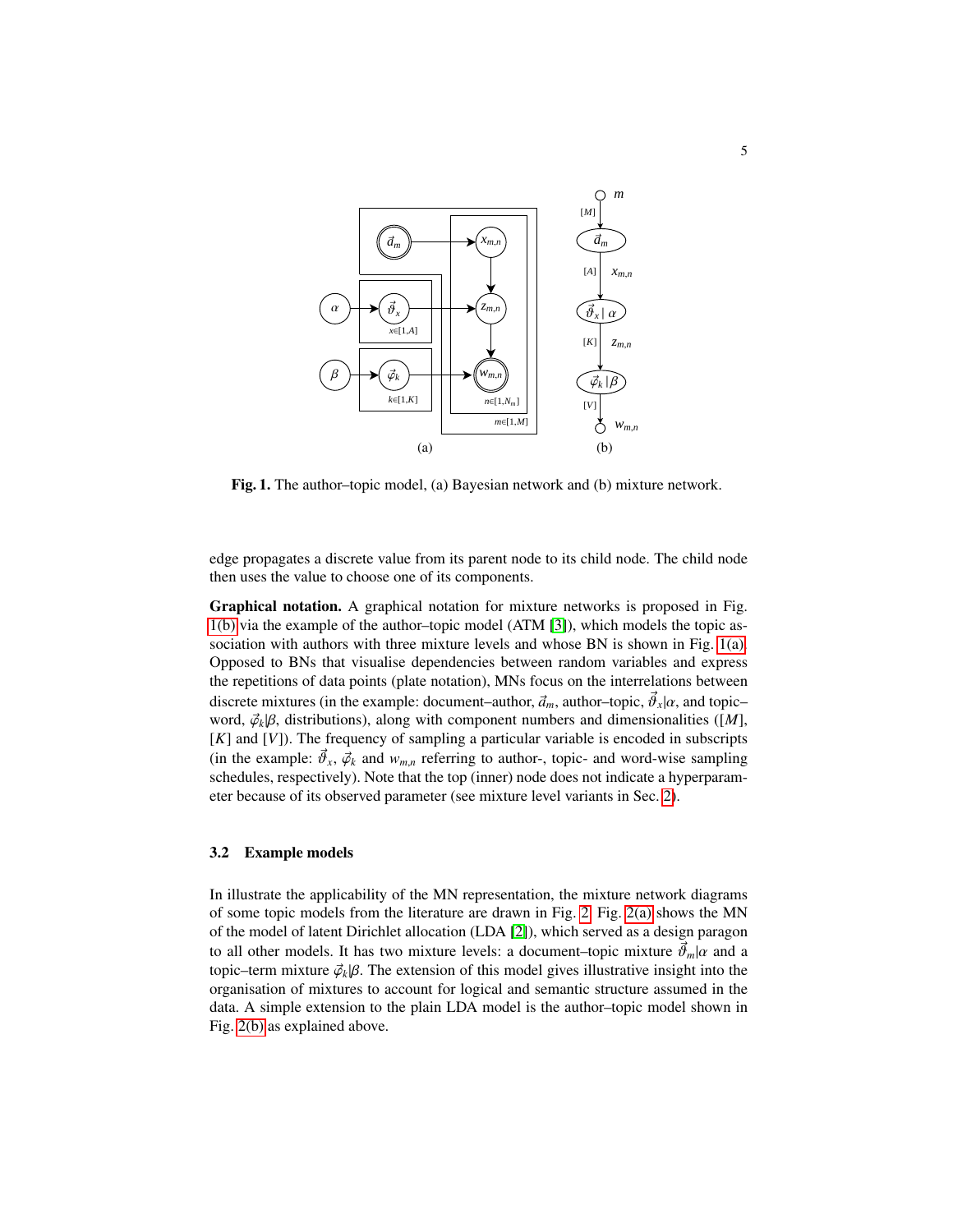<span id="page-5-3"></span><span id="page-5-2"></span><span id="page-5-1"></span>

<span id="page-5-5"></span><span id="page-5-4"></span><span id="page-5-0"></span>Fig. 2. Mixture networks of example models from the literature: (a) latent Dirichlet allocation, (b) author–topic model, (c) latent Dirichlet co-clustering model, (d) 4-level pachinko allocation, (e) hierarchical pachinko allocation (hPAM1).

Co-clustering. The model of latent Dirichlet co-clustering (LDCC [\[14\]](#page-14-13)) in Fig. [2\(c\)](#page-5-3) uses aggregation to infer an additional logical layer of topics from the data: For each section *s*, a topic distribution  $\vec{\theta}_{m,s}$  can be inferred, and document topic distributions  $\vec{\varphi}_m$ index word-topics *zm*,*s*,*<sup>n</sup>* indirectly via section topics *ym*,*<sup>s</sup>* , allowing a finer-grained handling of topic structure across documents with component selection function *g*(↑*zm*,*s*,*n*,  $(m, s, n)$  =  $(m, s)$ . Further, segment topics  $\vec{\theta}_{m,s}$  are coupled across documents via the topic-hyperparameters  $\vec{\alpha}_v$  with component group function  $f(\uparrow z) = k$ .

Pachinko allocation. Another multi-level MN is the class of pachinko allocation models (PAM), of which the four-level variant as described in [\[4\]](#page-14-3) is depicted in Fig. [2\(d\).](#page-5-4) For each word, a path through a topic hierarchy is sampled consisting of the indicators  $(z^1, z^2, z^3)$  where  $z^1 = 1$  provides the root of the tree, associated with LDA-type document topics  $\vec{\theta}_m^r$ , and based on its sample, a document- and topic-dependent level  $\vec{\theta}_{m,x}$  is sampled  $(g(\uparrow z_{m,n}^3, (m, n)) = (m, x))$ , finally indexing word-topics  $\vec{\theta}_y$ . Similar to the LDCC model, component grouping is used:  $f(\uparrow z^3) = x$ .

Hierarchical pachinko allocation [\[5\]](#page-14-4) (hPAM) as shown in Fig. [2\(e\)](#page-5-5) is an example for a more complex model that allows a hierarchy of topic–term distributions: As in PAM, the topic hierarchy consists of document-specific root- and super- as well as global subtopics, but each node *k* in the hierarchy is associated with a topic–term distribution  $\vec{\varphi}_k$ , and for each word  $w_{m,n}$ , a complete topic path (root–super–sub) is sampled along with a level  $\ell_{m,n}$  from  $\vec{\zeta}_{T,t}$  specific to super- and sub-topics (hPAM1 in [\[5\]](#page-14-4)). The topic sample on level  $\ell_{m,n}$  selects from the set  $k = \{1, 1 + T, 1 + |T| + t\}$  the component  $\vec{\varphi}_k$  that finally generates the word.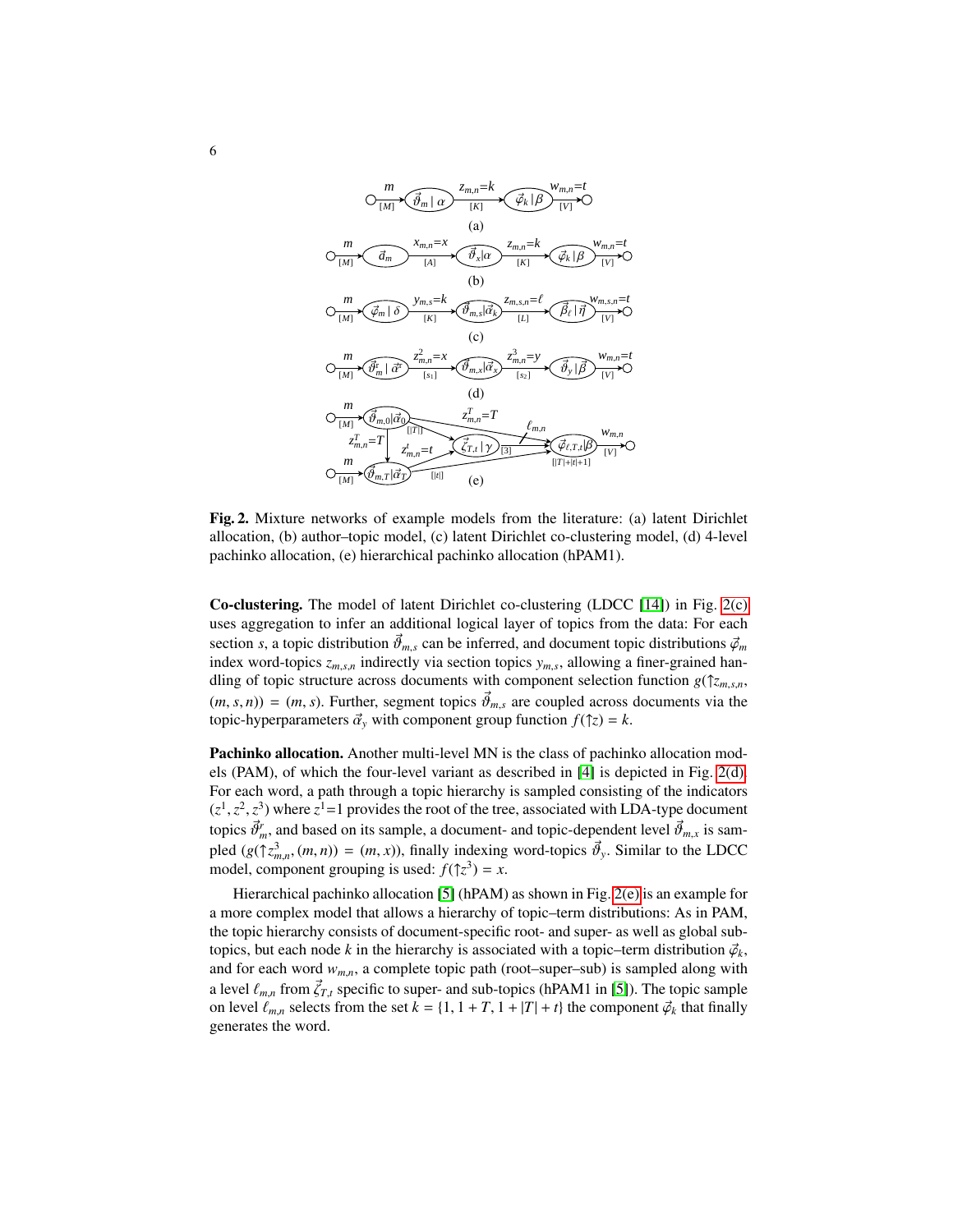Although with a different goal in mind, the concept of pachinko allocation models is closely related to the approach pursued with mixture networks because it allows to connect different levels of mixtures with great flexibility. In fact, MNs can be considered a generalisation of PAMs that allows free interconnection of nodes in general DAG structures with different types of mixture levels (observed, unobserved parameters) and with observable variables (edges or parameters) at arbitrary points in the network. By appropriate choice of index transformations  $g^{\ell}(\uparrow x_i^{\ell}, i^{\ell})$ , even the component-dependent subtrees mentioned as the most flexible version of the PAM concept [\[4\]](#page-14-3) may be realised with mixture networks.

# <span id="page-6-0"></span>4 Inference in mixture networks

Inference in the context of mixture networks refers to finding the parameters Θ and hyperparameters *A* given the observations. With the model variables *X* divided into sets of visible (observed) and latent (hidden) variables,  $X = \{V, H\}$ , this is typically a two-part process of (1) Bayesian inference for the posterior distribution,

<span id="page-6-1"></span>
$$
p(H, \Theta|V, A) = \frac{p(V, H, \Theta|A)}{p(V|A)},
$$
\n(8)

and (2) estimation of the hyperparameters, for which ML or MAP estimators are commonly sufficient because of the simpler search space.

As in many latent-variable models, determining the posterior Eq. [8](#page-6-1) is generally intractable in mixture networks because of excessive dependencies between the latent variables *H* and parameters  $\Theta$  in the marginal likelihood for the observations *V* in the denominator,  $p(V|A) = \sum_{H} \int p(V, H, \Theta|A) d\Theta$ . To circumvent this intractability, approximate inference methods have been proposed, for topic models including mean-field variational Bayes [\[2\]](#page-14-1), collapsed variational Bayes [\[20\]](#page-14-19), expectation propagation [\[21\]](#page-14-20) and collapsed Gibbs sampling [\[22\]](#page-15-0).

For our purposes, a method is needed that has feasible complexity with reasonable accuracy even when it comes to modelling dependencies between variables. The full factorisation of variational mean-field distributions may be adverse for model fitting [\[23\]](#page-15-1), and structured approaches become complicated quickly [\[10\]](#page-14-9). Expectation propagation on the other side has not been commonly used with more complex topic models. Thus, Gibbs sampling appears to be the most straight-forward method for a formulation of approximate inference for mixture networks.

#### 4.1 Gibbs sampling

Gibbs sampling [\[24\]](#page-15-2) is an approximative inference method particularly suited for models where the marginals of the posterior can be expressed in closed form, in particular for high-dimensional discrete models. As a Markov-chain Monte Carlo (MCMC) method, Gibbs sampling uses a Markov chain that upon convergence approximately generates samples according to the posterior distribution. By sampling one dimension of the posterior at a time, Gibbs sampling avoids computationally complex Metropolis-Hastings acceptance calculations. One step in the Gibbs sampling inference approach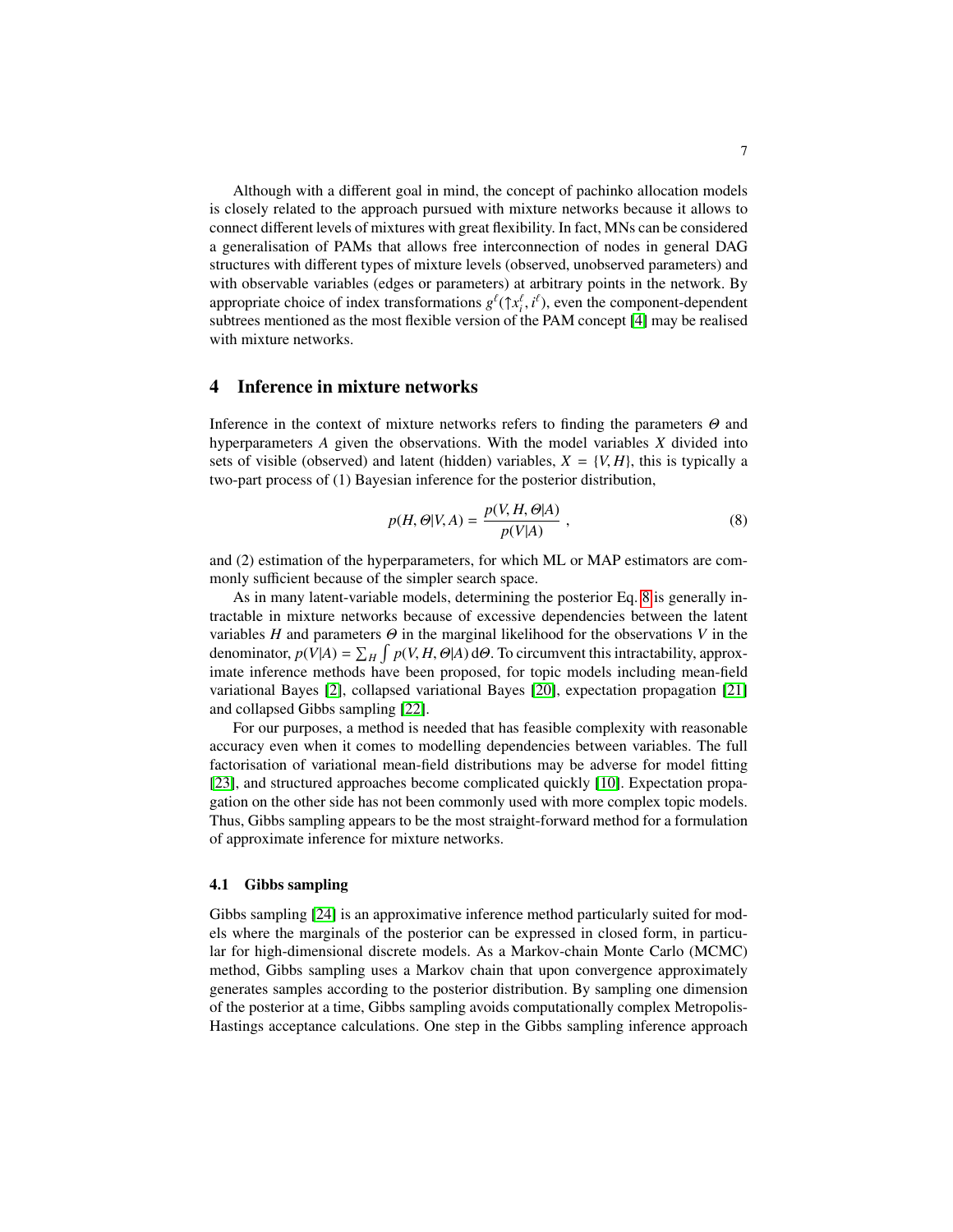thus corresponds to sampling dependent hidden variables  $h_i$  for each data token  $v_i$  from the full conditional distribution,  $h_i \sim p(h_i|H_{\neg i}, V, \Theta, A)$  , where  $\cdot_{\neg i}$  refers to the complete set of tokens except *i*. Analogously,  $\vec{\theta}_k$  must be sampled in such an approach [\[25\]](#page-15-3).

With topic models, it has been shown, however, that collapsed approaches to Gibbs sampling, i.e., those that integrate out parameters  $\Theta$  [\[26\]](#page-15-4), lead to particularly good convergence behaviour [\[22\]](#page-15-0) (which is attributed to the high independence of the remaining hidden variables). Therefore, the posterior considered for Gibbs sampling is  $p(H|V, A) = \int p(H, \Theta|V, A) d\Theta$ . The Markov state of the Gibbs sampler then reduces to *H*, and the resulting mixture network inference approach can be considered a form of stochastic EM algorithm [\[27\]](#page-15-5) that trains the latent variables *H* in its E-step and hyperparameters *A* in its M-step.

To sample from posteriors of collapsed MNs, for each independent latent variable *H*<sup> $\ell$ </sup> (generic variables, complete sequence: upper case) with tokens  $h_i^{\ell} \in H^{\ell} \triangleq \{h_i^{\ell}\}_{i \in I^{\ell}}$ (tokens: lower case; convention:  $h_i^{\ell} \equiv h_{i^{\ell}}^{\ell}$  unless otherwise noted), a separate full conditional distribution  $p(h_i^{\ell}|H_{\neg i}^{\ell}, H^{-\ell}, V, A)$  must be formulated for each token  $h_i^{\ell} \in H^{\ell}$  with ¬*i*  $\cdot$ <sup>- $\ell$ </sup> used analogous to  $\cdot$ <sub>-*i*</sub>. Typically, however, several hidden variables are dependent and need to be drawn as a block. Therefore, with dependency groups denoted by *H d* with  $H^{\ell} \subseteq H^d \subseteq H$  as sequences of groups of dependent tokens  $h_i^d$ , the full conditionals sought are:  $p(h_i^d | H_{-i}^d, H^{-d}, V, A)$  for each group *d* and each token  $i = i^d$ . Remember that subscripts refer to sequence indices and superscripts to levels. Further note that  $h_i^d$  is a configuration of hidden variables that corresponds to a unique combination of components  $k^{\ell}$  and outputs  $t^{\ell}$  of the mixture levels involved.

Derivation. To find the full conditional distributions, we start from the joint likelihood, Eq. [3,](#page-2-3) and for a collapsed approach integrate out its parameters via Dirichlet integrals:

$$
p(V, H|A) = \prod_{\ell \in L} \left[ \int \prod_{k=1}^{K} \frac{1}{\Delta(\vec{\alpha}_j)} \prod_{t=1}^{T} \vartheta_{k,t}^{n_{k,t} + \alpha_{j,t} - 1} d\Theta \right]^{[\ell]}
$$

$$
= \prod_{\ell \in L} \left[ \prod_{k=1}^{K} \frac{\Delta(\vec{n}_k + \vec{\alpha}_j)}{\Delta(\vec{\alpha}_j)} \right]^{[\ell]}
$$
(9)

where the level-specific  $\vec{n}_k$  are vectors of co-occurrence counts  $n_{k,t}$ .

This equation shows that the joint likelihood of the model variables is a product of ratios of Dirichlet partition functions for each component on each individual mixture level in the model. Interestingly, using the identity  $\Gamma(a+n) = \Gamma(a) \prod_{c=0}^{n-1} (a+c)$  with real  $a > 0$  and integer  $n \ge 0$ , we obtain a ratio of finite product sequences:

<span id="page-7-1"></span><span id="page-7-0"></span>
$$
\frac{\Delta(\vec{a} + \vec{n})}{\Delta(\vec{a})} = \frac{\prod_{t=1}^{T} \prod_{c=0}^{n_t - 1} (a_t + c)}{\prod_{c=0}^{\lfloor \sum_{t=1}^{T} n_t \rfloor - 1} (\lfloor \sum_{t=1}^{T} a_t \rfloor + c)},
$$
\n(10)

which for a unit difference in a single element *u*,  $\Delta(\vec{a}+\delta(t-u))/\Delta(\vec{a})$ , reduces to  $a_u/\sum_t a_t$ . Note that with Eq. [10,](#page-7-0) we can alternatively expand Eq. [9](#page-7-1) into products without any special functions, which comes at the cost of obtaining denominator terms in Eq. [9](#page-7-1) specific to components *k*.

The next step to obtain full conditionals is to determine dependent edges  $H^d \subseteq H$ : Analogous to the "Bayes ball" algorithm in Bayesian networks, in MNs we can identify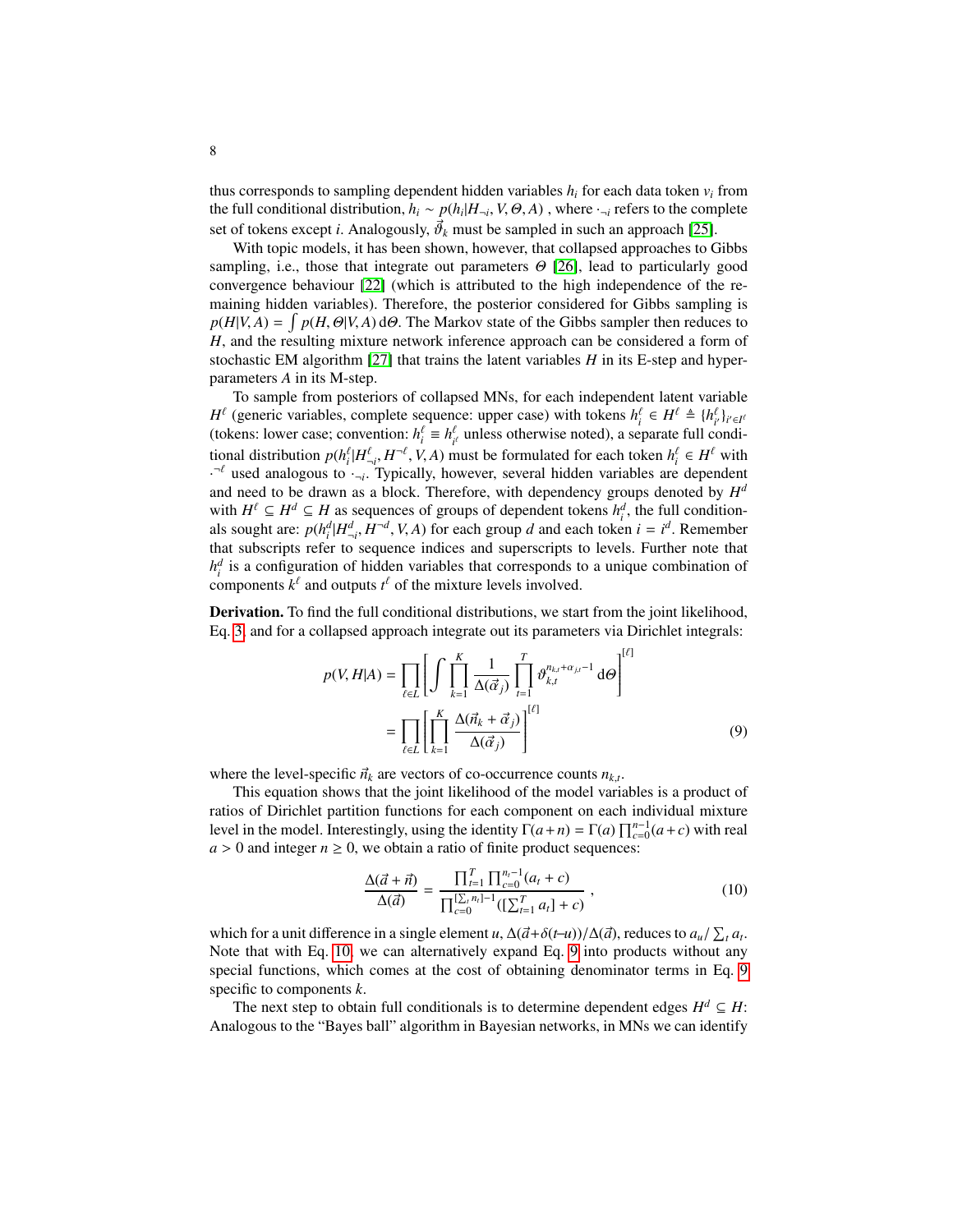dependent hidden edges by finding subgraphs that extend through nodes whose component selection function  $g(\uparrow x_i, i)$  contains the respective hidden edges. In the examples given in Sec. [2,](#page-1-0) ATM, PAM and hPAM models have dependent edges; LDCC does not because the hidden variables are connected via hyperparameters (assumed given in the full conditional). Further, edges of nodes adjacent to subgraph  $H<sup>d</sup>$  but independent of *H*<sup>*d*</sup> are collected in a set  $S^d \subset \{V, H\}$  with token sets  $s_i^d$ . We use the notation ·<sup>-*s*</sup> to denote the exclusion of *S d* . With these definitions, full conditional distributions can be derived generically by applying the chain rule:

<span id="page-8-0"></span>
$$
p(h_i^d | H_{\neg i}^d, H^{-d}, V, A) = \frac{p(h_i^d, s_i^d | H_{\neg i}^d, S_{\neg i}^d, H^{-d, \neg s}, V^{-s}, A)}{p(s_i^d | H_{\neg i}^d, S_{\neg i}^d, H^{-d, \neg s}, V^{-s}, A)}
$$

$$
\propto p(h_i^d, s_i^d | H_{\neg i}^d, S_{\neg i}^d, H^{-d, \neg s}, V^{-s}, A)
$$

$$
= \frac{p(H, V|A)}{p(H_{\neg i}^d, S_{\neg i}^d, H^{-d, \neg s}, V^{-s}|A)}
$$

$$
= \prod_{\ell \in \{H^d, S^d\}} \left[ \prod_{k=1}^K \frac{\Delta(\vec{n}_k + \vec{\alpha}_j)}{\Delta(\vec{n}_{k, \neg i^d} + \vec{\alpha}_j)} \right]^{[\ell]}
$$
(11)

Generic full conditionals. In Eq. [11,](#page-8-0) all terms except those with a count difference between numerator and denominator cancel out. The remainder of terms can be simpli-fied by applying Eq. [10](#page-7-0) with  $\vec{a} = \vec{n}_h^a$  $\hat{a}^{\ell}_{k', \neg i^d} + \vec{\alpha}^{\ell}_{j}$ , and the resulting full conditional becomes a product of the following form if all mixture levels  $\in \{H^d, S^d\}$  exclude only a single token with  $\neg i^d$ :

<span id="page-8-1"></span>
$$
p(h_i^d | H_{\neg i}^d, H^{\neg d}, V, A) \propto \prod_{\ell \in \{H^d, S^d\}} \left[ \frac{n_{k,t,\neg i^d} + \alpha_{j,t}}{\sum_{t=1}^T n_{k,t,\neg i^d} + \alpha_{j,t}} \right]^{[\ell]}.
$$
 (12)

The factors in Eq. [12](#page-8-1) can be interpreted as posterior means of Dirichlet distributions with hyperparameters  $\vec{\alpha}_j$  and observation counts  $\vec{n}_{k, \neg i^d}$ ,  $\langle \text{Dir}(\cdot | \vec{n}_{k, \neg i^d} + \vec{\alpha}_j) \rangle$  on level  $\ell$ . Although this form of full conditional factors is prevalent in a majority of topic models, with the scope of models considered in this paper alternative forms are possible:

- $-$  If  $[g(\uparrow x_i, i)]^{[\ell]}$  contains no hidden edges, the denominator can be omitted (e.g., nodes with *m* as only component index).
- $-$  If one index  $i^d$  at a mixture level input aggregates a whole sequence of  $i^l$  at its output,  $\neg i^d$  corresponds to more than one token in the factor denominator in Eq. [11](#page-8-0) (e.g., in LDCC, section topics  $y_{m,s}$  aggregate word topic sequences  $\{z_{m,s,n}\}_n$ ), which yields a factor analogous to Eq. [10:](#page-7-0)

<span id="page-8-2"></span>
$$
\left[\frac{\prod_{t=1}^{T} \prod_{c=0}^{n_{k,t}-1} (c + \alpha_{j,t})}{\prod_{c=0}^{\lfloor \sum_{t=1}^{T} n_{k,t} \rfloor - 1} (c + \sum_{t=1}^{T} \alpha_{j,t})}\right]^{[\ell]}.
$$
\n(13)

 $-$  Finally, mixture levels with observed parameters have components  $\vec{\theta}_k$  as factors. In this case, few non-zero elements in  $\vec{\theta}_k$  support sparse representations, while symmetric non-zero values cancel out.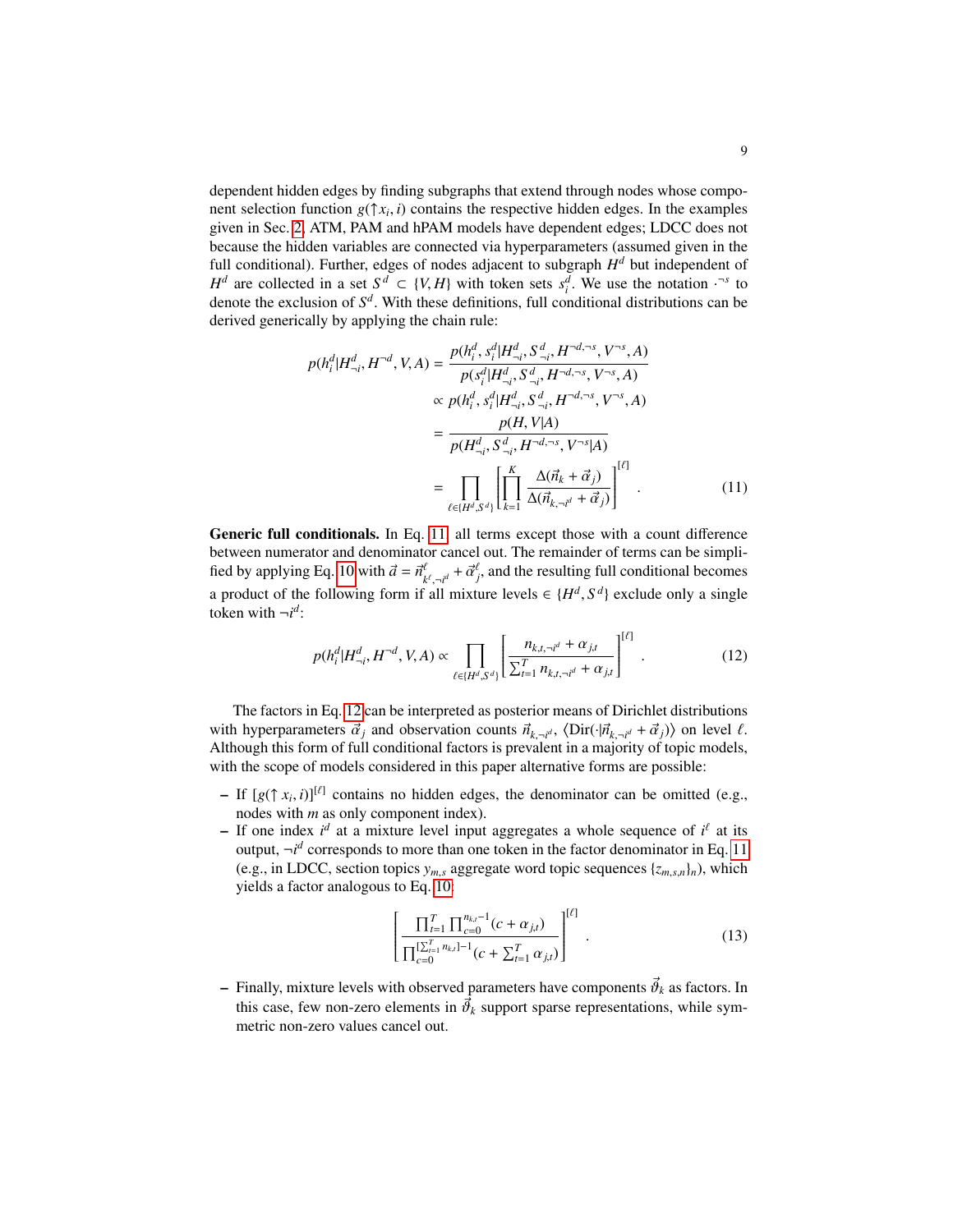### 4.2 Parameter estimation

Generally, estimation of parameters and hyperparameters is part an M-step dual to the Gibbs E-step in a stochastic EM procedure. It can be performed on a per-node basis in mixture networks.

Hyperparameters. In many topic models, hyperparameters are of decisive importance, e.g., to couple component groups or to model data dispersion. As there is no closed-form solution for estimation of Dirichlet parameters from count data, iterative or samplingbased approaches are commonly employed. Extending results from [\[28\]](#page-15-6) yields the following fixed-point iterations for node-specific standard and symmetric Dirichlet distributions that result in maximum likelihood estimates:

$$
\alpha_{j,t} \leftarrow \alpha_{j,t} \frac{\left(\sum_{\{k:f(k)=j\}} \Psi(n_{k,t} + \alpha_{j,t})\right) - K_j \Psi(\alpha_{j,t})}{\left[\sum_{\{k:f(k)=j\}} \Psi(\sum_{t=1}^T n_{k,t} + \alpha_{j,t})\right] - K_j \Psi(\sum_{t=1}^T \alpha_{j,t})},\tag{14}
$$

<span id="page-9-1"></span>
$$
\alpha \leftarrow \alpha \frac{\left(\sum_{k=1}^{K} \sum_{t=1}^{T} \Psi(n_{k,t} + \alpha)\right) - KT\Psi(\alpha)}{T\left[\left(\sum_{k=1}^{K} \Psi([\sum_{t=1}^{T} n_{k,t}] + T\alpha)\right) - K\Psi(T\alpha)\right]}.
$$
\n(15)

where  $\Psi(x) = d/dx \log \Gamma(x)$  is the digamma function and level indicators  $\ell$  are omitted. For the case  $j \neq 1$  we use  $f(\uparrow X) = f(k)$  for notational simplicity. Each  $\alpha_{j,t}$  then is estimated from  $K_j$  components for each of the *J* component groups. Estimators are initialised with a coarse-grained heuristic or a previous estimate and converge within few iterations.

**Component parameters.** Estimation of component parameters  $\Theta$  is possible directly from the statistics of the collapsed state *H* and estimated hyperparameters *A*. Using the posterior mean of Dirichlet distributions given obervation counts  $\vec{n}_k$  for each level  $\ell$ ,  $\text{Dir}(\vec{\theta}_k | \vec{\alpha}_j + \vec{n}_k) = \prod_i \text{Mult}(x_i | \vec{\theta}_k) \cdot \text{Dir}(\vec{\theta}_k | \vec{\alpha}_j)$ , leads to the point estimate:

<span id="page-9-3"></span><span id="page-9-0"></span>
$$
\vartheta_{k,t} = \frac{n_{k,t} + \alpha_{j,t}}{\sum_{t=1}^{T} n_{k,t} + \alpha_{j,t}}
$$
(16)

where  $\alpha_{j,t} \equiv \alpha$  for the symmetric case. Usually several samples  $H^{(r)}$ ,  $r \in [1, R]$  are taken from the stationary Markov chain with a sampling lag in between to ensure decorrelation. Finally parameters are averaged:  $\vec{\theta}_k \approx R^{-1} \sum_r \vec{\theta}_k^{(r)}$ *k* .

### <span id="page-9-2"></span>4.3 Predictive inference

In many applications, it is necessary to predict the topics of some query data set *V* 0 given the model M trained on the observations *V*. Regarding the information required to represent the model  $M$ , two different types of node can be distinguished:

- $\textit{–}$  *Topic nodes*,  $\ell \in L^*$ , represent mixtures whose components are not specific to documents, i.e.,  $g(\uparrow x_i, i) \equiv g(\uparrow x_i)$ , and M contains their parameters  $\Theta^* = {\Theta^{\ell}}_{\ell \in L^*}$ ,
- *Sequence nodes*,  $\ell \in L'$ , represent mixtures specific to documents, and M contains their hyperparameters  $A' = \{A^{\ell}\}_{{\ell} \in L'}$  that allow to find parameters  $\Theta' = \{\Theta^{\ell}\}_{{\ell} \in L'}$ .

10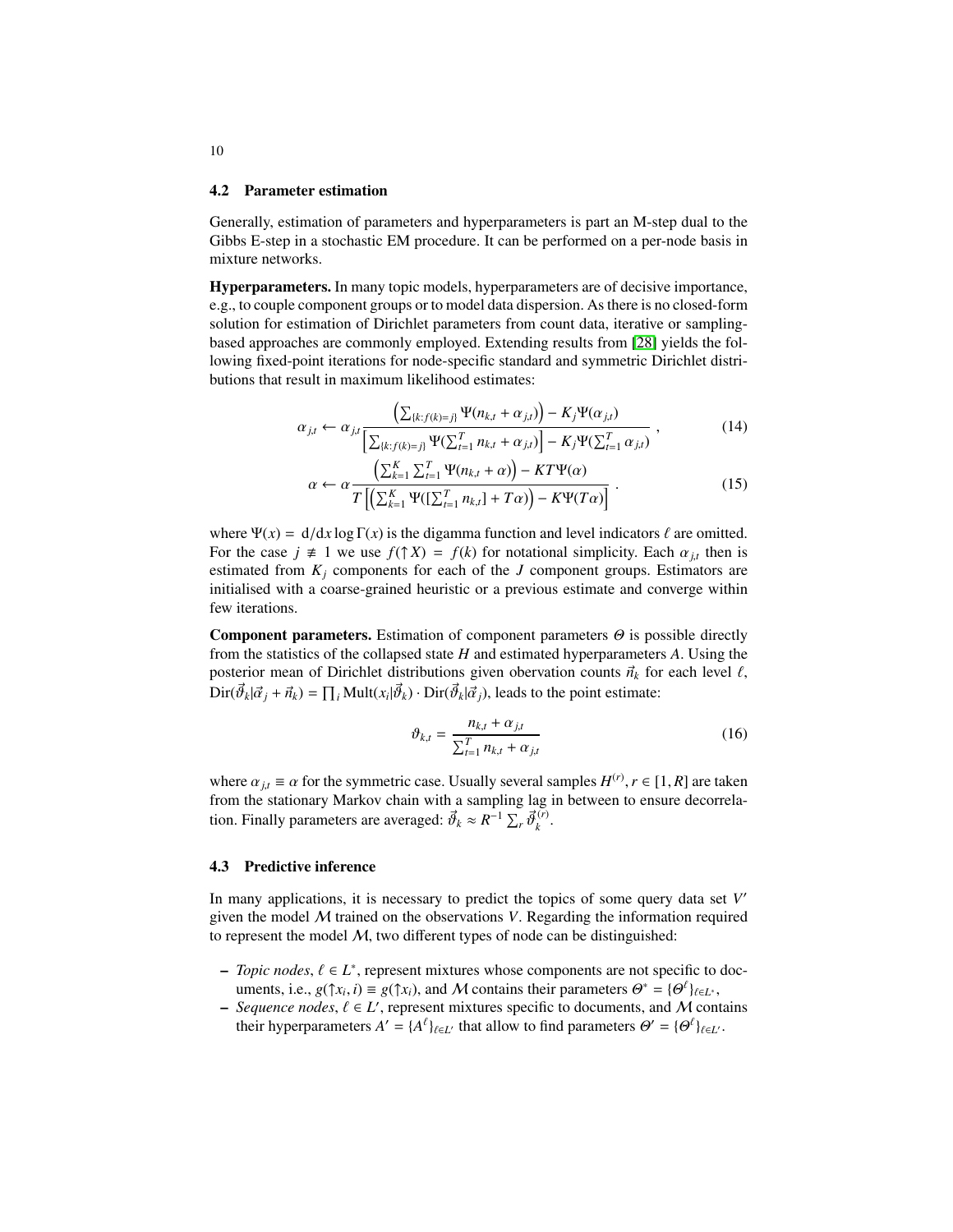

<span id="page-10-2"></span><span id="page-10-1"></span>Fig. 3. Mixture network Gibbs sampler development workflow.

Thus we can define  $M \triangleq \{ \Theta^*, A' \}$ , and finding the association of unseen data V' with a state *H'* can be achieved using Gibbs sampling with a predictive full conditional anal-ogous to Eq. [11,](#page-8-0) only that now it is possible (1) to treat parameters of topic nodes  $\Theta^*$ as observed and  $(2)$  to restrict sampling to the query state  $H'$  without M-step updates, which both accelerates convergence of  $H'$  compared to  $H$ :

$$
p(h_i'^d | H_{\neg i}'^d, H'^{\neg d}, V', M) \propto \prod_{\ell \in \{S^{*d}, H^{*d}\}} [\vartheta_{k,l}]^{[\ell]} \cdot \prod_{\ell \in \{S^{*d}, H^{*d}\}} \left[ \prod_{k=1}^K \frac{\Delta(\vec{n}_k + \vec{\alpha}_j)}{\Delta(\vec{n}_{k, \neg i'} + \vec{\alpha}_j)} \right]^{[\ell]}.
$$
 (17)

With this equation, all findings on generic full conditionals that were derived from the analogous Eq. [11](#page-8-0) can be reused, including Eqs. [12](#page-8-1) and [13.](#page-8-2) Parameters can be estimated again using Eq. [16.](#page-9-0)

### <span id="page-10-0"></span>5 Implementation

The coherence of Eqs. [12–](#page-8-1)[17](#page-10-1) across models leads to the conclusion that Gibbs sampler implementations can be achieved based on a small number of computation kernels. Few reusable kernels are desirable when targeting architectures that require high optimisation effort. In this section, a proof-of-concept implementation of the MN approach is outlined that, although it targets a CPU-based architecture, may be a basis for topic model implementation on massively parallel and FPGA-based architectures.

#### 5.1 Generic Gibbs samplers

The implementation of MN Gibbs samplers is based on a multi-stage workflow that allows to construct software modules with increasing levels of optimisation. This is intended to keep the interface for the researcher simple while retaining flexibility with respect to target architectures. An overview of the workflow is given in Fig. [3.](#page-10-2)

The central block in this process is the Java-based mixture network code generator, which is fed with a simple text script of a given MN (for example that shown in Fig. [4\)](#page-11-0)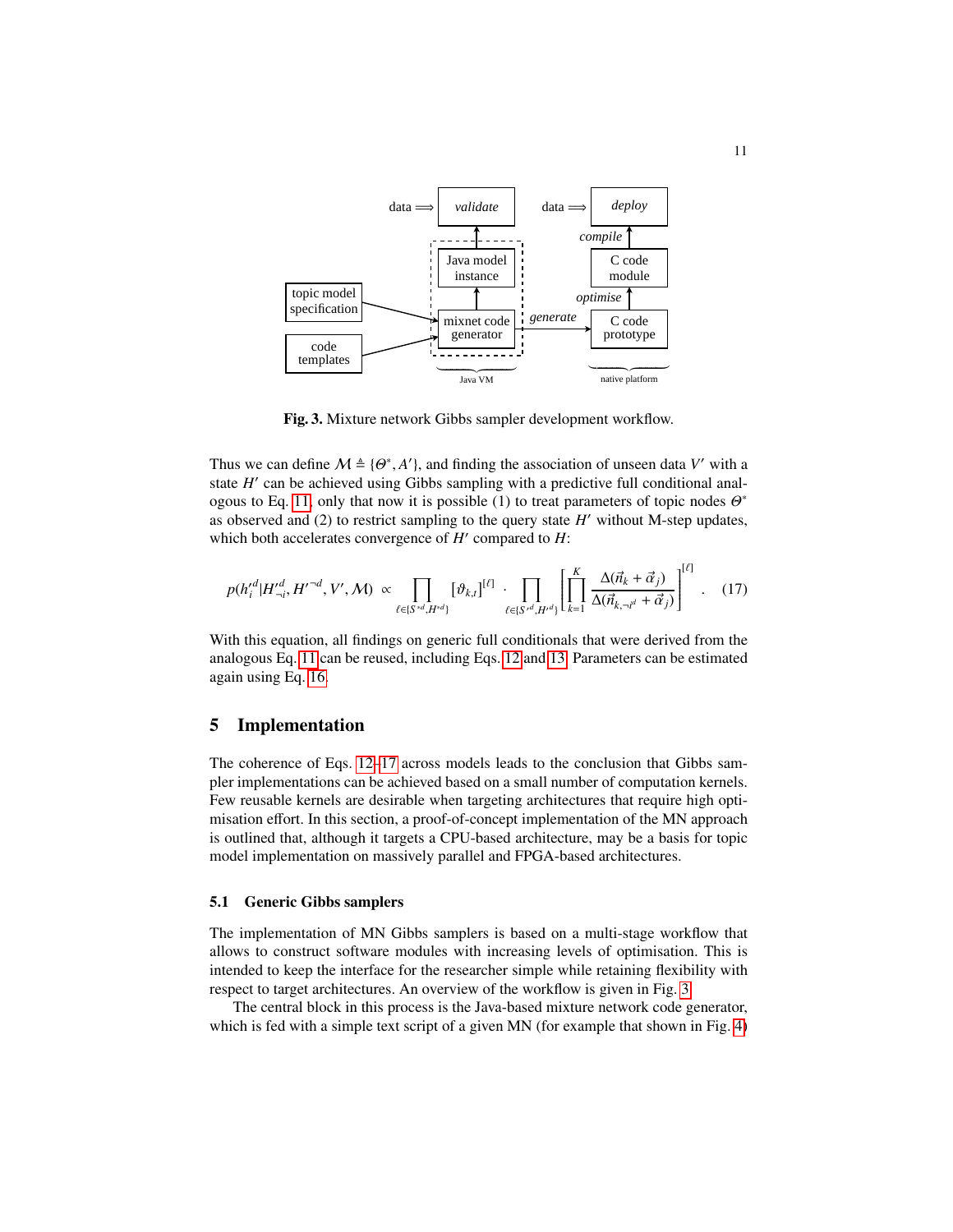```
data: # input dataw[m,n] : M * N[m] \rightarrow V # word tokens (vocabulary size V)
state: \# latent variables (E-step)
   x[m,n] : M * N[m] \rightarrow X # supertopics (defines dimension X)<br>y[m,n] : M * N[m] \rightarrow Y # subtopic (defines dimension Y)
                             # subtopic (defines dimension Y)
est: \# estimated parameters (M-step)
   thetar : M * X # document-supertopic level 1
        a : M * X * Y # supertopic-subtopic level 2<br>: Y * V # subtopic-term level 3
   phi : Y * V \qquad # subtopic-term level 3
   alphar : 1 # level 1 hparam (scalar)<br>alpha : X * Y # level 2 hparam (with gr
                             # level 2 hparam (with grouping)
    beta : 1 # level 3 hparam (scalar)
network: # format: parent_values >>
                              # param[g(pav,i)] | hparam[f(pav)]
                              # >> child_edge[sequence] = value
   m \gg thetar[m] | alphar \gg x[m,n] = xx \Rightarrow theta[m, x] | alpha[x] \Rightarrow y[m, n] = k
   k \gg phi[k] | beta \gg w[m,n]
```
<span id="page-11-0"></span>Fig. 4. Commented mixture network script for 4-level PAM.

and allows two modes of operation: (a) The generator can create an instance of a Javabased Gibbs sampling class directly from the model script, e.g., for model validation purposes, and: (b) Based on a set of code templates, it generates C source code of the Gibbs sampler kernels that can then be further optimised and integrated with other code before it is compiled for the native computing platform.

In both cases, the generator applies the results of Sec. [4](#page-6-0) to the information parsed from the script, creating Gibbs sampling algorithms as outlined in Fig. [5.](#page-12-0) Across different MN models, the design follows a stochastic EM approach that after initialisation loops over alternating sampling (E) and hyperparameter estimation (M) steps until convergence, after which samples can be drawn from the posterior. Important data structures in the generated code include the Markov state *H*, its count statistics as well as the arrays for multinomial sampling from the full conditional. The main computation kernels are those for full conditionals, Eq. [12](#page-8-1) (including filling of the multinomial masses of  $p(h_i^d| \cdot)$ ), for parameter estimation, Eqs. [14–](#page-9-1)[16,](#page-9-0) as well as for convergence monitoring, which is described below. Currently, in addition to standard Dirichlet–multinomial nodes models can include observed nodes and parameters but are restricted to a single token sequence, which excludes aggregation as in the LDCC example.

Convergence monitoring and model quality. Gibbs sampling and other MCMC methods pose the general problem to determine when their Markov chain reaches a stationary state that allows to sample from the posterior distribution. With standard convergence diagnostics [\[29\]](#page-15-7) difficult to apply to the high-dimensional discrete problem at hand, an alternative approach is to use some measure of model quality that reaches an optimum at convergence. Because of its generalisability and frequent use of similar approaches in topic model evaluation, the likelihood of test data given the trained model  $M$  (as defined in Sec. [4.3\)](#page-9-2) has been chosen as quality measure, whose generalisation can be outlined as follows: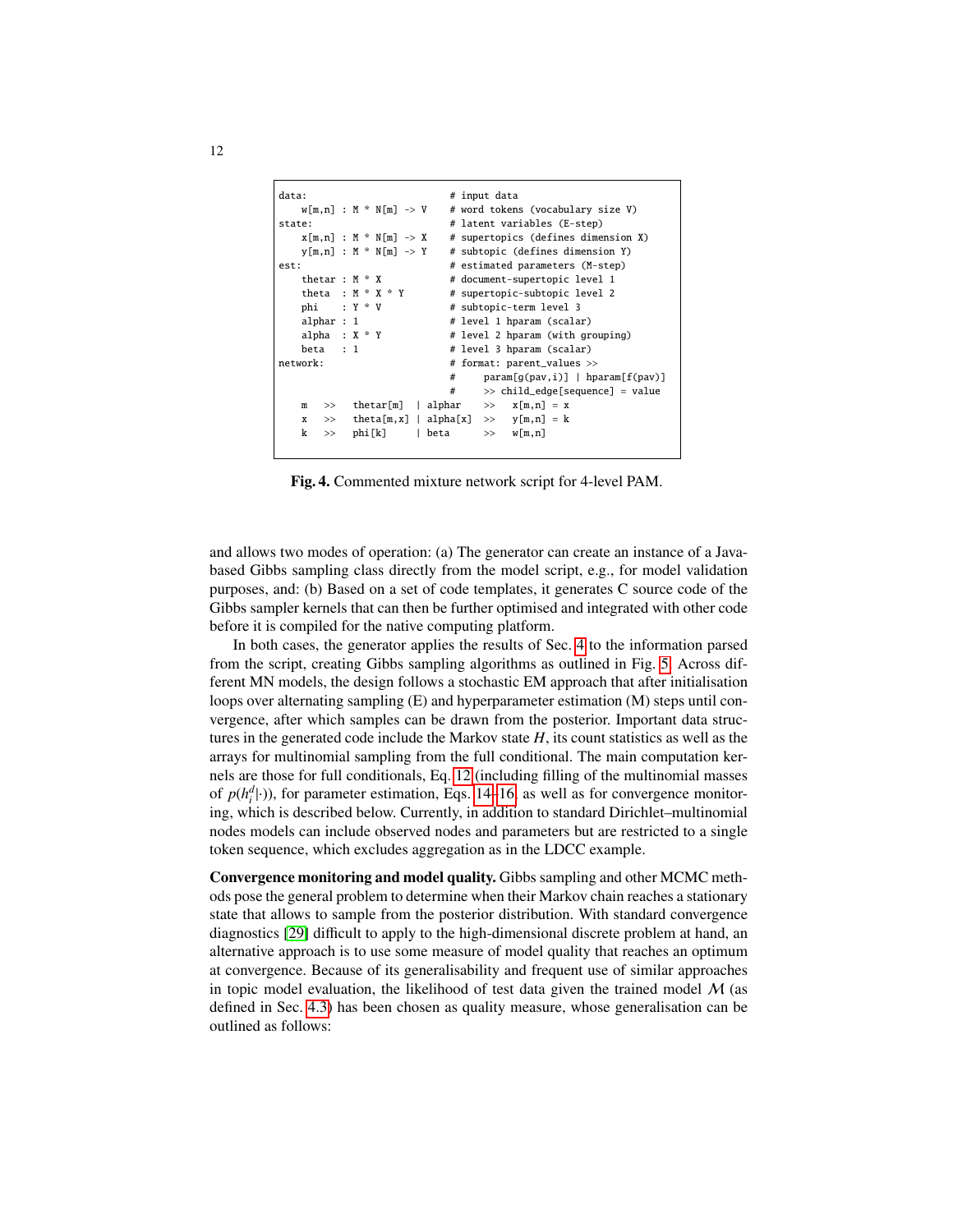Algorithm mixnetGibbs(*V*, *V* 0) Input: training and test observations *V*, *V* 0 **Global data**: level-specific dimensions  $K^H = \{K^{\ell}\}_{\ell \in H}$ ,  $T^H = \{T^{\ell}\}_{\ell \in H}$ , selection functions f and g, count statistics  $N^{\ell} = \{\{\vec{n}_k\}_{k=1}^{\ell} \}^{\ell}$ ,  $N^{\ell} \in N$  and their sums  $\Sigma^{\ell} = \{[\sum_{x} n_{k,l}\}_{k=1}^{\ell} \}$ with hidden parameters, memory for full conditional array  $p(h_i^d|\cdot)$ , likelihood  $\mathcal L$ Output: topic associations *H*, parameters Θ and hyperparameters *A* // initialise for all nodes  $\ell$  in topological order do random initialise hidden sequences  $h_i^{\ell} \sim \text{Mult}(1/T^{\ell})$ , update counts  $N^{\ell}$  and  $\Sigma^{\ell}$ // Gibbs EM over burn-in period and sampling period while not (converged and *R* samples taken) do // stochastic E step to sample collapsed state for all dependency groups  $H^d \subseteq H$  do **for** all joint tokens  $h_i^d \in H_i^d$  **do** decrement counts  $N^d$  and sums  $\Sigma^d$  according to current state  $h_i^d$ assemble array for  $p(h_i^d | H_{i,j}^d, H^{-d}, V)$  acc. to Eq. [12](#page-8-1) sample new state  $h_i^d \sim p(h_i^d | H_{\neg i}^d, H^{-d}, V)$ increment counts  $N^d$  and sums  $\Sigma^d$  according to changed state  $h_i^d$ // M step to estimate parameters for all nodes  $\ell$  do update hyperparameters  $A^{\ell}$  acc. to Eqs. [14](#page-9-1) and [15](#page-9-3) for all nodes  $\ell$  do find parameters  $\Theta^{\ell}$  according to Eq. [16](#page-9-0) // monitor convergence using test data likelihood  $\mathcal{L} \leftarrow$  **call** testLik( $\Theta$ , *A*, *V'*) using Eqs. [16–](#page-9-0)[18](#page-12-1) if  $\mathcal L$  converged and  $L$  sampling iterations since last read out then // different parameter read outs are averaged  $\bar{\theta} \leftarrow \bar{\theta} + \theta$ // Complete parameter average  $\Theta = \bar{\Theta}/R$ 

<span id="page-12-0"></span>Fig. 5. Generic Gibbs sampling algorithm.

- $-$  For each sequence node of the network, the hidden state  $H'$  is trained on test data  $V' = \{v'_i\}_i$  according to Eq. [17,](#page-10-1) resulting in predictive parameters  $\Theta' = {\Theta'}^{\ell}\}_\ell$ .
- $\rightarrow$  For each test-data token  $v_i'$ , the likelihood given parameters  $\{\Theta', \Theta^*\}$  is calculated:

<span id="page-12-1"></span>
$$
p(v_i' | \Theta', \Theta^*) = \sum_{h_i'} \prod_{\ell \in L} [\theta_{k,t}]^{[\ell]}
$$
 (18)

where the sum over  $h_i'$  refers to marginalisation of all hidden variables. To calculate Eq. [18](#page-12-1) efficiently, the mixture network is traversed level by level according to its generative process, multiplying the respective level parameters (elements of  $\Theta^{\prime \ell}$  or  $\Theta^{*l}$ ) and summing over values of latent variables  $h_i^{\prime l}$  not indexing components  $k^l$ of child levels. Further, duplicate  $v_i'$  have identical likelihood.

– The log likelihood of held-out test documents is accumulated from the token likelihoods:  $\mathcal{L}(V') = \sum_i \log p(v'_i | \Theta', \Theta^*).$ 

As a variant, the test-set likelihood  $\mathcal{L}(V')$  can be exponentiated and normalised with the number of tokens in the test data *W'* to obtain the perplexity:  $P(V') = \exp(-\mathcal{L}(V')/W')$ , i.e., the inverse geometric mean of the token likelihoods. Both  $\mathcal{L}(V')$  and  $\mathcal{P}(V')$  are measures of how well a model is able to explain unseen data. Specifically, perplexity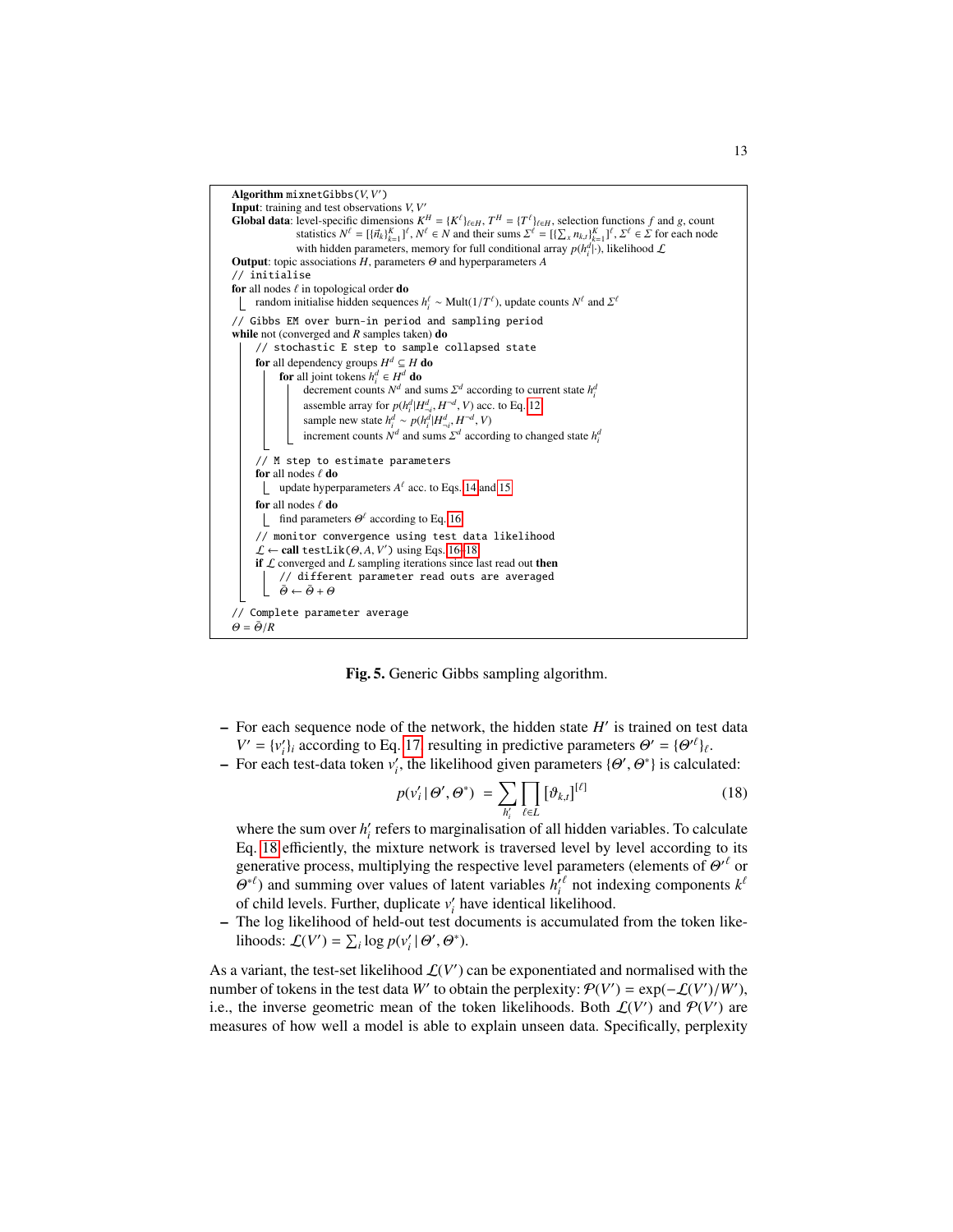can be intuitively interpreted as the expected size of a vocabulary with uniform word distribution that the model would need to generate a token of the test data. A model that better captures co-occurrences in the data requires fewer possibilities to choose tokens given their context (document etc.). Due to the stochastic nature of the states *H* and *H* 0 , values of  $\mathcal{L}(V')$  and  $\mathcal{P}(V')$  are not strictly monotonic over iterations. Thus, convergence of their moving-average process is used as indicator of Markov chain stationarity.

### 5.2 Validation

At this point, the focus of validation was on algorithms generated for a single-processor PC architecture, providing a basis for future investigation of specific high-performance architectures. In order to validate the implementation taken, generated and manually developed mixture network Gibbs samplers have been compared, including the examples LDA, ATM and PAM from Fig. [2](#page-5-0) as well as several other models with two and three dependent hidden variables that handle labelled texts. Beside verification of the gener-ated kernels, the code has been tested on the NIPS1-1[2](#page-13-1)<sup>2</sup> and Reuters-21578<sup>[3](#page-13-2)</sup> data sets that in addition to text contain label information (authors, categories). Temporal performance achieved with the generated C-based algorithms came close to the respective manual implementations ( $\Delta t < 2.5\%$ ). With equal seeds for random number generators, numerical behaviour turned out to be identical, considering  $\Theta$ , *A* and  $\mathcal{P}(V')$ . Validation results are presented in further detail in a technical report [\[30\]](#page-15-8).

### <span id="page-13-0"></span>6 Conclusions

We have presented a generic approach to topic models that covers a broad range of models in the literature. From their general characteristics, we have developed a representation of topic models as "mixture networks" along with a domain-specific graphical representation that complements Bayesian networks. Based on the mixture network representation, Gibbs sampling full conditionals were derived, which resulted in a generic Gibbs sampling algorithm and a "meta-Gibbs sampler" implementation based on code generation for specific models.

Future work can depart from these results in various directions. Extensions like the ones listed in Sec. [2](#page-1-0) are desirable to widen the scope of the the mixture network approach, e.g., towards non-discrete observations as in the Corr-LDA model [\[6\]](#page-14-5) and infinite mixtures with Dirichlet process priors [\[16\]](#page-14-15). Furthermore, the generic approach for Gibbs sampling may be applied analogously to collapsed variational Bayes [\[20\]](#page-14-19).

The foremost research direction is, however, related to the actual motivation of this article discussed in the [Introduction:](#page-0-0) to extend the code generation to high-performance computing architectures to help tackle the scalability issues common with topic models. The vision of this is a high-level language as a user front-end for implementations with optimised computing kernels. In addition to targeting computing platforms, improvements may be gained from heuristics like the statistically motivated acceleration of multinomial samplers proposed in [\[31\]](#page-15-9), especially for the large sampling spaces of dependent latent variables.

<span id="page-13-1"></span> $^2$  http://www.cs.toronto.edu/~roweis/data.html.

<span id="page-13-2"></span> $^3$  <http://www.daviddlewis.com/resources/testcollections/reuters21578/>.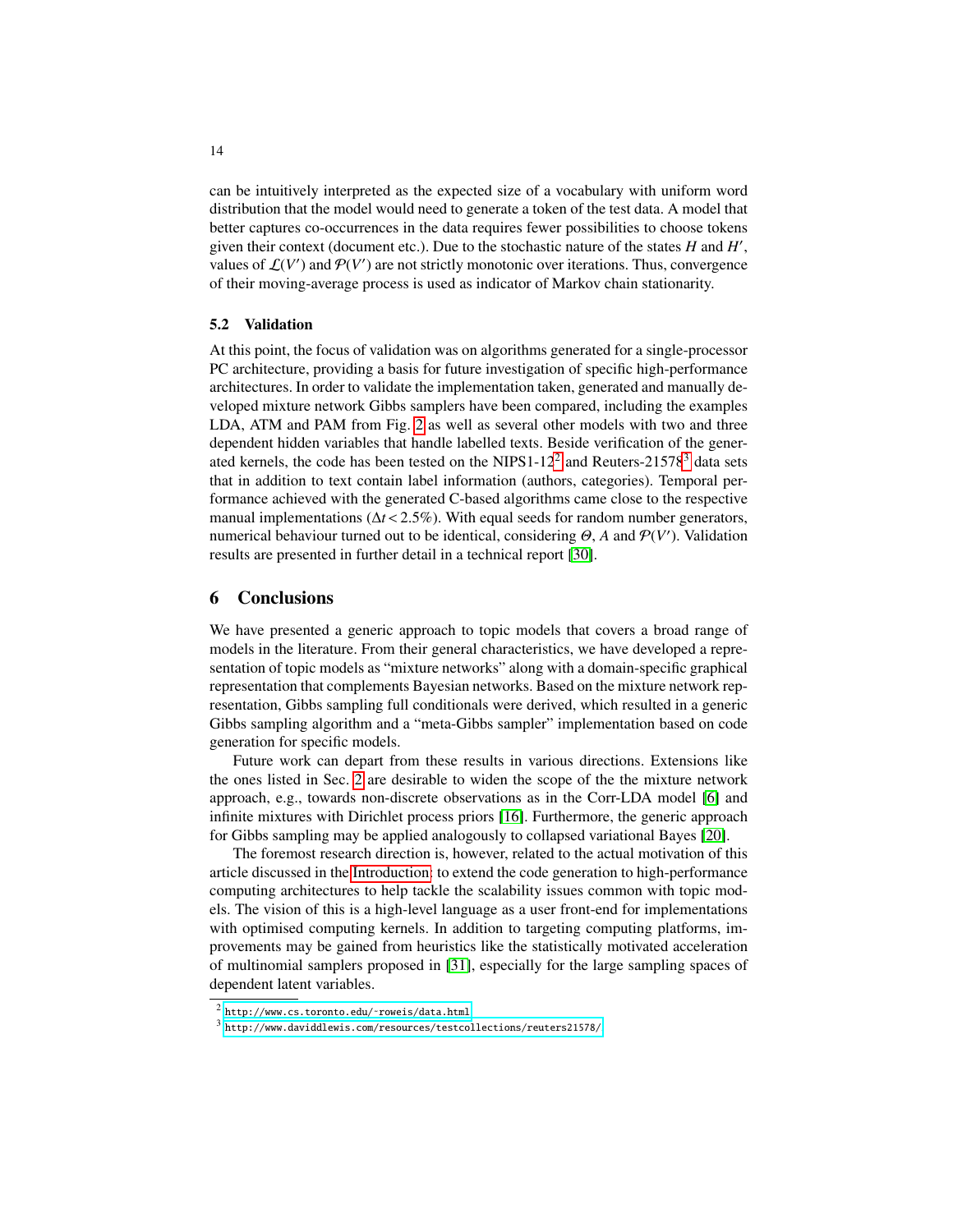### References

- <span id="page-14-0"></span>1. McLachlan, G., Peel, D.: Finite Mixture Models. Wiley (2000)
- <span id="page-14-1"></span>2. Blei, D., Ng, A., Jordan, M.: Latent Dirichlet allocation. Journal of Machine Learning Research 3 (2003) 993–1022
- <span id="page-14-2"></span>3. Steyvers, M., Smyth, P., Rosen-Zvi, M., Griffiths, T.: Probabilistic author-topic models for information discovery. In: The Tenth ACM SIGKDD International Conference on Knowledge Discovery and Data Mining. (2004)
- <span id="page-14-3"></span>4. Li, W., McCallum, A.: Pachinko allocation: DAG-structured mixture models of topic correlations. In: ICML '06: Proceedings of the 23rd international conference on Machine learning, New York, NY, USA, ACM (2006) 577–584
- <span id="page-14-4"></span>5. Mimno, D., Li, W., McCallum, A.: Mixtures of hierarchical topics with pachinko allocation. In: ICML '07: Proceedings of the 24th International Conference on Machine Learning, New York, NY, USA, ACM (2007) 633–640
- <span id="page-14-5"></span>6. Barnard, K., Duygulu, P., Forsyth, D., de Freitas, N., Blei, D., Jordan, M.: Matching words and pictures. JMLR – Special Issue on Machine Learning Methods for Text and Images 3 (2003) 1107–1136
- <span id="page-14-6"></span>7. Lunn, D., Thomas, A., Best, N., , Spiegelhalter, D.: WinBUGS – a Bayesian modelling framework: concepts, structure, and extensibility. Statistics and Computing 10 (2000) 325– 337
- <span id="page-14-7"></span>8. Daumé, H.I.: HBC: Hierarchical Bayes Compiler. (2007)
- <span id="page-14-8"></span>9. Gray, A.G., Fischer, B., Schumann, J., Buntine, W.L.: Automatic derivation of statistical algorithms: The EM family and beyond. In: NIPS. (2002) 673–680
- <span id="page-14-9"></span>10. Winn, J.M.: Variational Message Passing and its Applications. PhD thesis, University of Cambridge (2004)
- <span id="page-14-10"></span>11. Khronos OpenCL Working Group: The OpenCL Specification, version 1.0.29. (2008)
- <span id="page-14-11"></span>12. Rashid, M., Ferrandi, F., Bertels, K.: hArtes design flow for heterogeneous platforms. In: Proc. 10th International Symposium on Quality of Electronic Design (ISQED). (2009) 330– 338
- <span id="page-14-12"></span>13. Wainwright, M.J., Jordan, M.I.: Graphical models, exponential families, and variational inference. Technical report, EECS Dept., University of California, Berkeley (2003)
- <span id="page-14-13"></span>14. Shafiei, M.M., Milios, E.E.: Latent Dirichlet co-clustering. In: ICDM '06: Proceedings of the Sixth International Conference on Data Mining, Washington, DC, USA, IEEE Computer Society (2006) 542–551
- <span id="page-14-14"></span>15. Teh, Y.W., Jordan, M.I.: Hierarchical Bayesian nonparametric models with applications. In Hjort, N., Holmes, C., Müller, P., Walker, S., eds.: To appear in Bayesian Nonparametrics: Principles and Practice. Cambridge University Press (2009)
- <span id="page-14-15"></span>16. Teh, Y., Jordan, M., Beal, M., Blei, D.: Hierarchical Dirichlet processes. Journal of the American Statistical Association 101 (2006) 1566–1581
- <span id="page-14-16"></span>17. Blei, D.M., Jordan, M.I.: Variational methods for the Dirichlet process. In: Proc. ICML. (2006)
- <span id="page-14-17"></span>18. Ishwaran, H., James, L.F.: Gibbs sampling methods for stick breaking priors. Journal of the American Statistical Association 96 (2001) 161–??
- <span id="page-14-18"></span>19. Blei, D., Lafferty, J.: A correlated topic model of science. Annals of Applied Statistics 1 (2007) 17–35.
- <span id="page-14-19"></span>20. Teh, Y.W., Newman, D., Welling, M.: A collapsed variational Bayesian inference algorithm for latent Dirichlet allocation. In: Advances in Neural Information Processing Systems. Volume 19. (2007)
- <span id="page-14-20"></span>21. Minka, T., Lafferty, J.: Expectation-propagation for the generative aspect model. In: Proc. UAI. (2002)